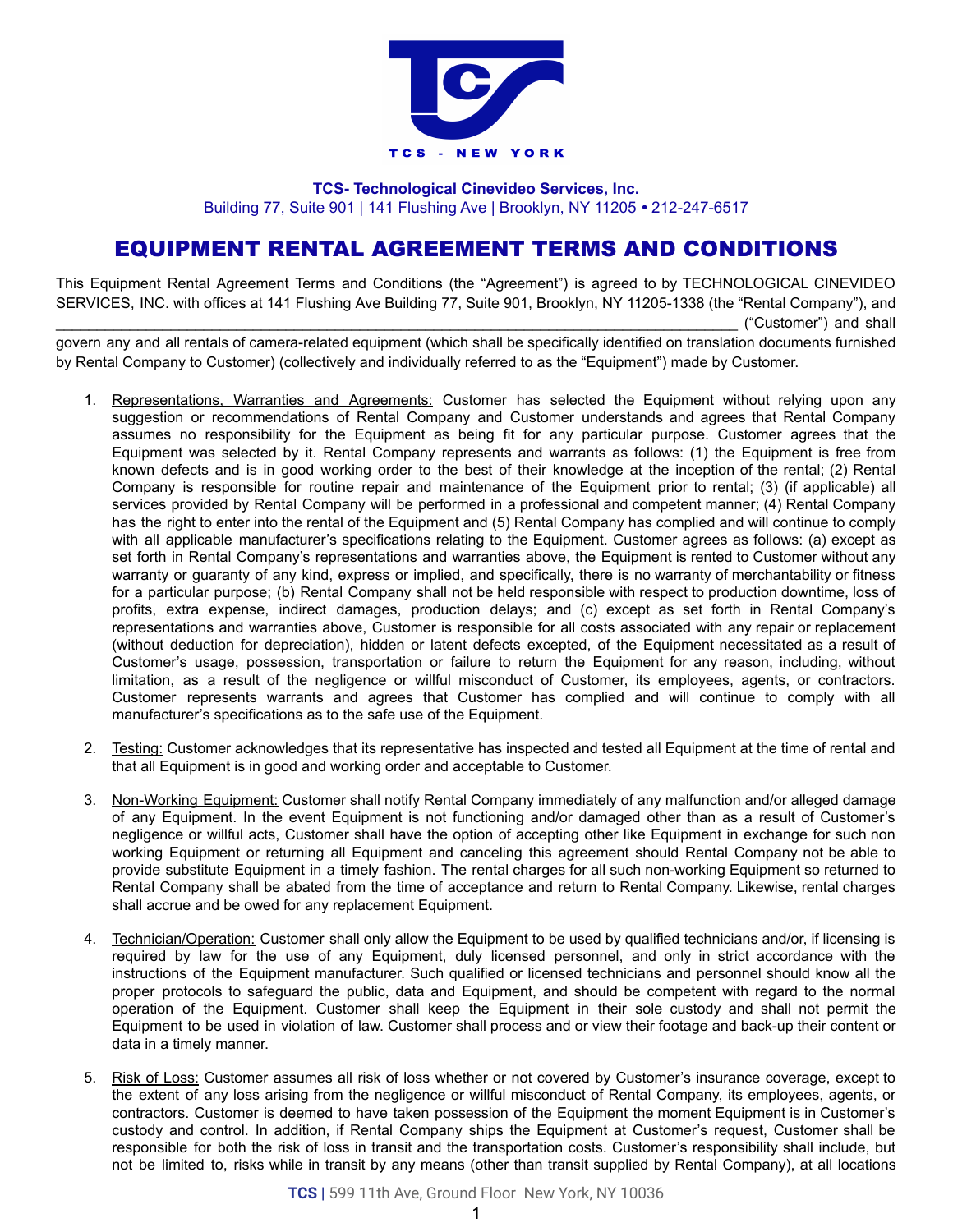named and unnamed, at all studios, while on Customer's premises, and while in Customer's use. Customer is responsible for picking up and returning the Equipment to/from the rental facility during normal business hours. If Rental Company delivers and/or picks up the Equipment, Rental Company will be responsible for the risk of loss in transit while the Equipment is in the custody of Rental Company and Customer will be responsible for transportation costs.

- 6. Storage: Customer bears the risk of loss for all property not provided by Rental Company (including but not limited to camera(s), props, sets, and wardrobe) stored and/or transported by Rental Company for Customer's ultimate use, except for loss or damages caused by the negligence or willful misconduct of company.
- 7. Insurance: Customer shall at its expense, and at all times during the rental, maintain in full force and effect a limit of insurance covering all Equipment and/or Vehicles rented hereunder, from all sources, as herein provided. All Equipment shall be insured for the full replacement cost without deduction for depreciation. All Vehicles shall be insured at actual cash value. In addition, all Equipment and Vehicles shall be insured for actual verifiable loss of use of the Equipment or Vehicles (i.e. rental charges based on the greater of either the actual verifiable loss of business or the average rental history of the Equipment or Vehicles, as computed for the period of time the Equipment or Vehicle(s) is being repaired and/ or replaced not to exceed 90 days). Customer shall deliver to Rental Company evidence of Customer's insurance coverage prior to Customer taking either constructive or actual possession of the Equipment and/or Vehicle(s). Customer will forward a Certificate of Insurance evidencing Customer's liability, automobile, property and worker's compensation insurance with a reputable insurance carrier acceptable to Rental Company that complies with coverage requirements as enumerated within this rental agreement. Customer shall be liable for the (a) full replacement cost of Equipment without deduction for depreciation, (b) actual cash value for Vehicles, and (c) loss of use of the Equipment and Vehicles (i.e. rental charges based on the greater of either the actual verifiable loss of business or the average rental history of the Equipment or Vehicles, as computed for the period of time the Equipment or Vehicle(s) is being repaired and/ or replaced not to exceed 90 days), arising or resulting from any failure by Customer to maintain the policies and limits of insurance set forth above and for any and all claims, losses, liabilities, damages and expenses (including, without limitation, reasonable outside attorneys' fees and court costs) which, for any reason (other than a final, non-appealable judicial determination that same arose or resulted from the negligence or willful misconduct of Rental Company) shall not be covered or paid by Customer's insurance, including, without limitation, deductibles and any of same exceeding the coverage and limits of insurance set forth above.
	- a. *Property Insurance:* Customer's insurance shall be on a worldwide, replacement cost basis without deduction for depreciation, shall name Rental Company as Loss Payee for loss or damage to the property rented; shall cover "All Risk" of loss or damage to Equipment; shall include the perils "Comprehensive" and "Collision" for Vehicle physical damage coverage; and shall provide notice will be delivered in accordance with the policy provisions should the policy be canceled before the expiration date thereof. In determining whether the Equipment (not including Vehicles) shall be repaired or replaced, the manufacturer's judgment shall be conclusive upon both parties. Limits shall be sufficient to encompass all property at risk, regardless of source. Rental Company will not accept insurance covering the Equipment that contains a theft exclusion from unattended vehicle(s).
	- b. *Liability Insurance:* Customer shall name Rental Company as an additional insured on their liability insurance. Customer's liability insurance shall meet the following minimum limits: Commercial General Liability \$1,000,000 per occurrence and annual aggregate; Automobile Liability (including non-owned and hired automobiles) \$1,000,000 combined single limit; Umbrella Liability in the amount \$2,000,000 per occurrence and annual aggregate; Foreign Liability, if filming outside of the United States and Canada, \$1,000,000 per occurrence; Aircraft Liability, if filming from any aircraft, \$5,000,000; Watercraft Liability, if filming from any watercraft, \$5,000,000 (Note rented Vehicle(s) will only be driven by licensed driver(s) employed by Customer). IF VEHICLE IS PROVIDED WITH A DRIVER EMPLOYED BY THE RENTAL COMPANY THE RENTAL COMPANY WILL PROVIDE THE PRIMARY AUTOMOBILE LIABILITY INSURANCE ON THE VEHICLE AND PROOF OF WORKER'S COMPENSATION INSURANCE.
	- c. *Rental Company Insurance:* Rental Company will maintain their own insurance program consisting of not less than: Commercial General Liability \$1,000,000 per occurrence and annual aggregate; Automobile Liability (including owned, non-owned and hired vehicles) \$1,000,000 combined single limit; Umbrella Liability in the amount \$2,000,000 per occurrence and annual aggregate, Miscellaneous Equipment and Worker's Compensation and Employer's Liability in an amount not less than \$1,000,000 Covering Claims arising out of the operations of Rental Company. Rental Company will provide Customer evidence of the Coverage enumerated herein upon their request with an insurance carrier acceptable to the Customer.
	- d. *Primary Coverage:* Customer's property, automobile and liability coverage is the primary coverage for Equipment and/or Vehicle(s) and said coverage must be issued on a non-contributory basis. Furthermore, Customer's insurance carrier shall agree that the rights of Rental Company under Customer's insurance policy shall not be affected by any unintentional act, neglect or breach of condition by Customer, other than non-payment of premium, subject to policy terms and conditions. Customer shall remain primarily liable to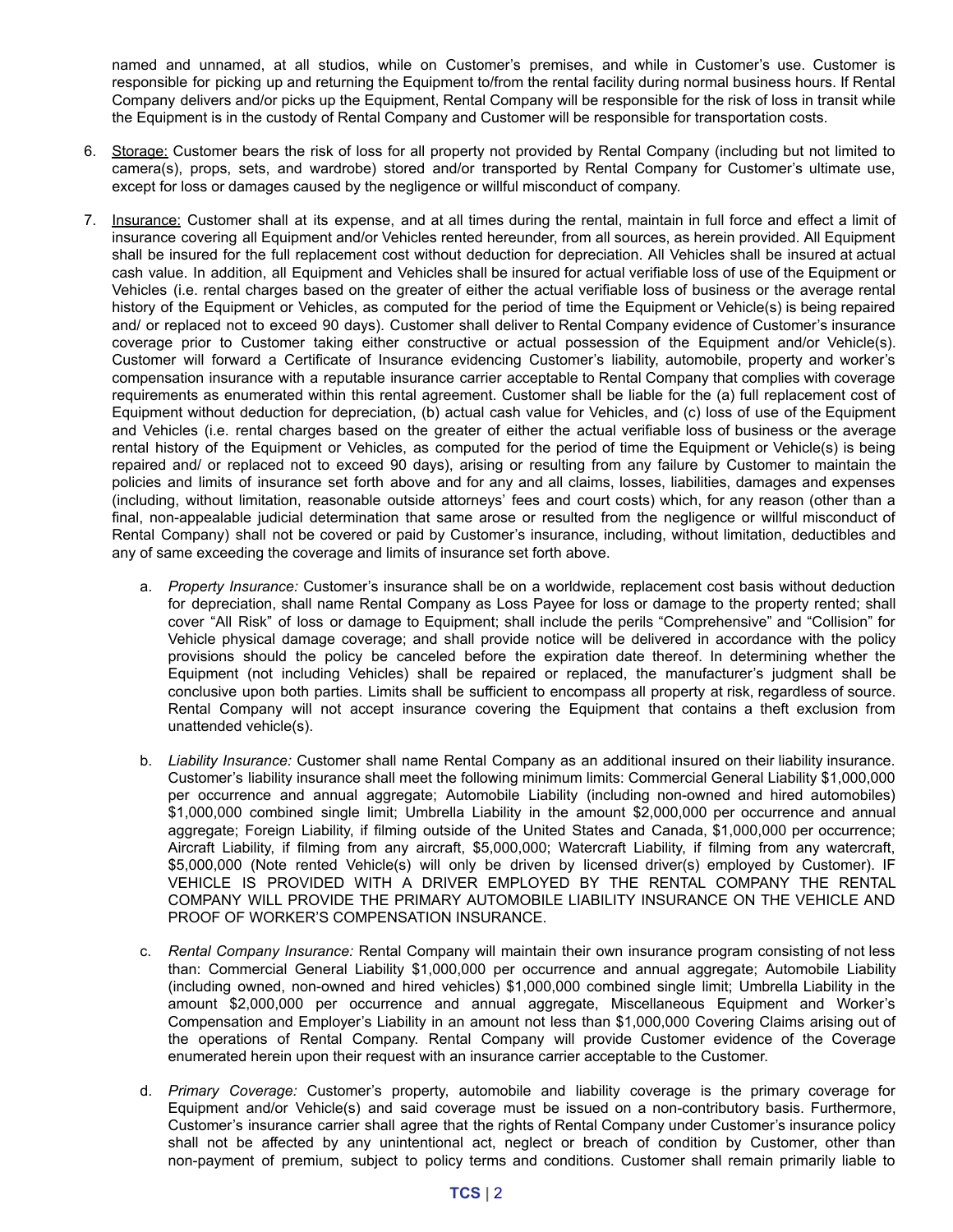Rental Company for full performance under the terms and conditions of this rental agreement in the event of a dispute with their insurance carrier and for uninsured losses. Lapse or cancellation of Customer's insurance, as required by this agreement, shall allow Rental Company to immediately and automatically terminate this agreement, at its option unless Customer provides Rental Company with written confirmation that such insurance is in full force and effect.

- 8. Missing and Damage: Rental Company shall provide Customer (with a copy to the accounting department of Customer and another department or person if otherwise designated) with a list of missing and damaged Equipment, if any, within three business days after the Equipment has been returned to Rental Company. Rental Company upon receipt of the compilation of the repair or replacement cost estimates will forward these estimates to Customer. Customer shall have the option of making arrangements with Rental Company to have their crew member(s) verify the Equipment physically returned to Rental Company at a time that is mutually agreeable within the first day of return.
- 9. Clearing of Data: Customer is responsible for clearing any and all images (in any form) prior to the return of the Equipment to Rental Company, and Customer authorizes Rental Company to clear the Equipment of any and all images, content or data immediately upon return of the Equipment to Rental Company. It shall be the sole responsibility and obligation of Customer to arrange for the safeguarding and storage of Customer's images, content or data prior to the return of the Equipment to Rental Company.
- 10. Title: Customer specifically acknowledges Rental Company's superior title and ownership of the Equipment and must keep the Equipment free of all liens, levies and encumbrances except those caused by or resulting from Rental Company's acts. Customer may not assign or pledge the Equipment.
- 11. Default: In the event that Customer (a) fails to make payment when due hereunder, (b) fails to obtain or maintain the insurance required under Section 7 above throughout the rental term, or (c) becomes insolvent, files a petition in bankruptcy, seeks the appointment of a receiver (or has a receiver appointed) for all or a substantial portion of its property, or has an involuntary petition in bankruptcy filed against it, Customer shall be in default hereunder. Upon such default, Rental Company may, in its sole discretion, after reasonable notice and an opportunity to cure, terminate this rental agreement and, and to the extent permitted by law, immediately repossess the Equipment, the receiver, bankruptcy trustee, assignee for the benefit of the creditors, or levying officer. Customer hereby grants to Rental Company the right and permission to peaceably and lawfully enter the Customer's premises where the Equipment is kept following any such default for the purpose of repossessing the Equipment.
- 12. Indemnity: Customer agrees to indemnify, defend and hold harmless Rental Company and its officers, employees, agents and licensees against any and all claims, actions, damages, liabilities and expenses arising from the use, possession or operation of the Equipment and by whomsoever operated at the direction of the Customer, Customer's breach of any representations or warranties made herein, or from the negligence or willful conduct of Customer, its employees, agents or contractors. This indemnification shall survive the term of the rental agreement. Rental Company agrees to indemnify, defend and hold harmless Customer and its officers, employees, agents and licensees against any and all bodily injury and property damage claims, actions, damages, liabilities and expenses arising from Rental Company's gross negligence or willful misconduct of Rental Company, or that of Rental Company's employees, agents, or contractors, Rental Company not having the right to rent the Equipment or Rental Company's failure to maintain insurance enumerated in 7c above. This indemnification shall survive the term of the rental agreement.
- 13. Rights: Rental Company shall not make any claims with respect to Customer's intellectual property rights and interests (including copyright) to photographs and recordings made by Customer using Equipment; all of said rights and interests, including, without limitation, of distribution, exploitation and advertising in connection with the production in which said rented equipment is used shall be vested in Customer.
- 14. Remedies: The rights and remedies of the Rental Company in the event of any breach by the Customer of this Agreement shall be limited to the Rental Company's right to recover actual damages, if any, in an action at law, and replevin and other rights, in equity, to the return of Equipment. In no event shall Rental Company be entitled to enjoin or restrain or otherwise impair in any manner Customer's business activities or any parts or elements thereof, or the use, publication or dissemination of any advertising, publicity or promotion in connection therewith. Except as specifically provided with respect to the return of Equipment, Rental Company irrevocably waives any right to other equitable, or injunctive relief for any claim, loss, or cost of any kind arising through or in connection with this Rental Agreement or the subject matter hereof. In no event will any party hereto be liable for or have any obligation to pay to the other consequential and/or incidental and/or special and/or punitive damages, all of which are expressly excluded, and the parties hereby waive any right to recover any such damages from the other.
- 15. Governing Law: This rental agreement has been entered into in the State of New York and shall be governed by laws of the State of New York, without reference to any conflicts of law principles. Customer and Rental Company agree to the State of New York, having the sole jurisdiction to govern any and all disputes aris- ing between Customer and Rental Company as respects the rental of Equipment. If any portion of this agreement is found to be invalid, unenforceable,